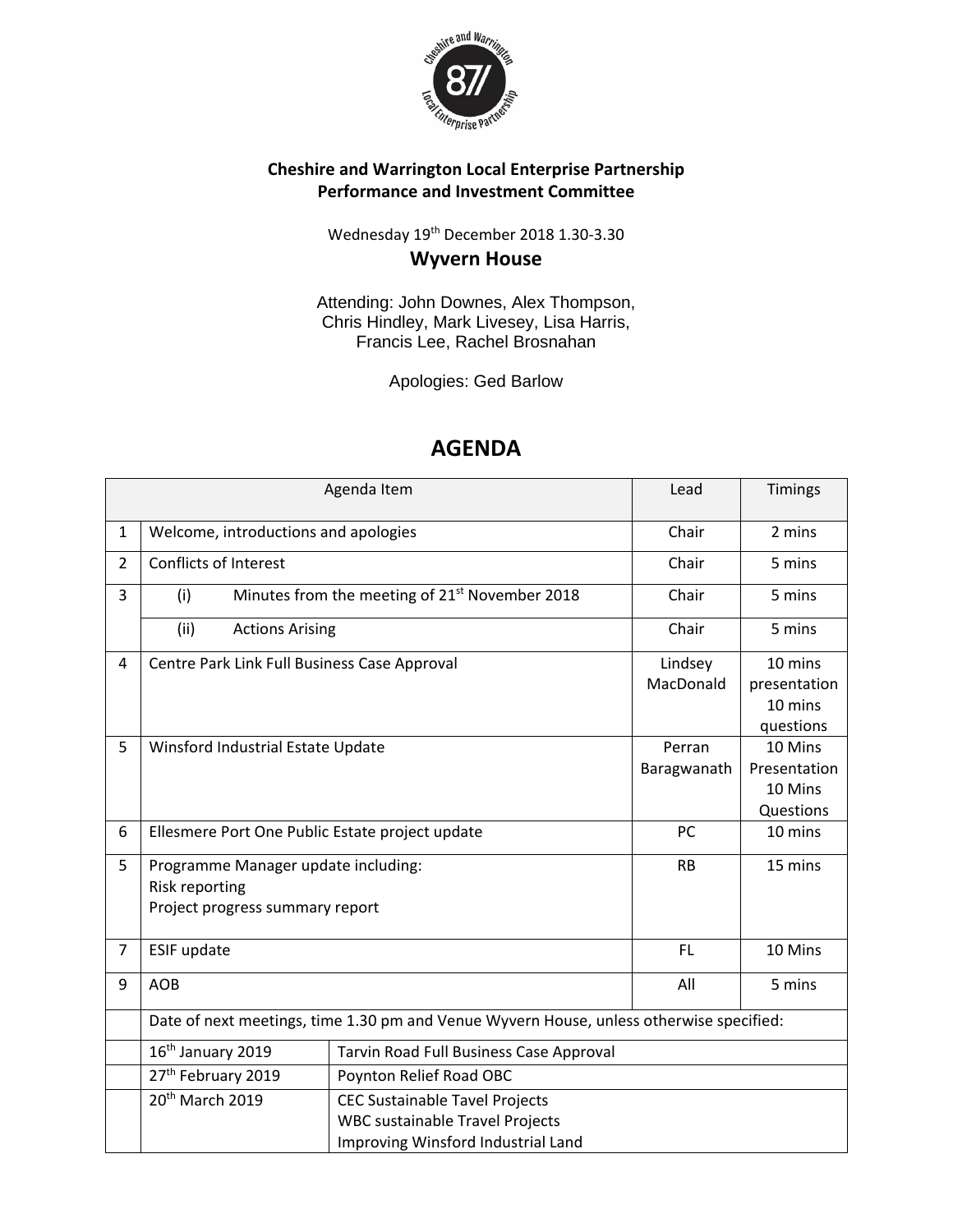| 17 <sup>th</sup> April 2019     | Ellesmere Port One Public Estate Final approval |
|---------------------------------|-------------------------------------------------|
| 15 <sup>th</sup> May 2019       | Omega Local Highways Scheme OBC approval        |
|                                 |                                                 |
| 19th June 2019                  |                                                 |
| 17 <sup>th</sup> July 2019      |                                                 |
| 21st August 2019                |                                                 |
| 18 <sup>th</sup> September 2019 |                                                 |
| 16 <sup>th</sup> October 2019   |                                                 |
| 20 <sup>th</sup> November 2019  |                                                 |
| 18 <sup>th</sup> December 2019  |                                                 |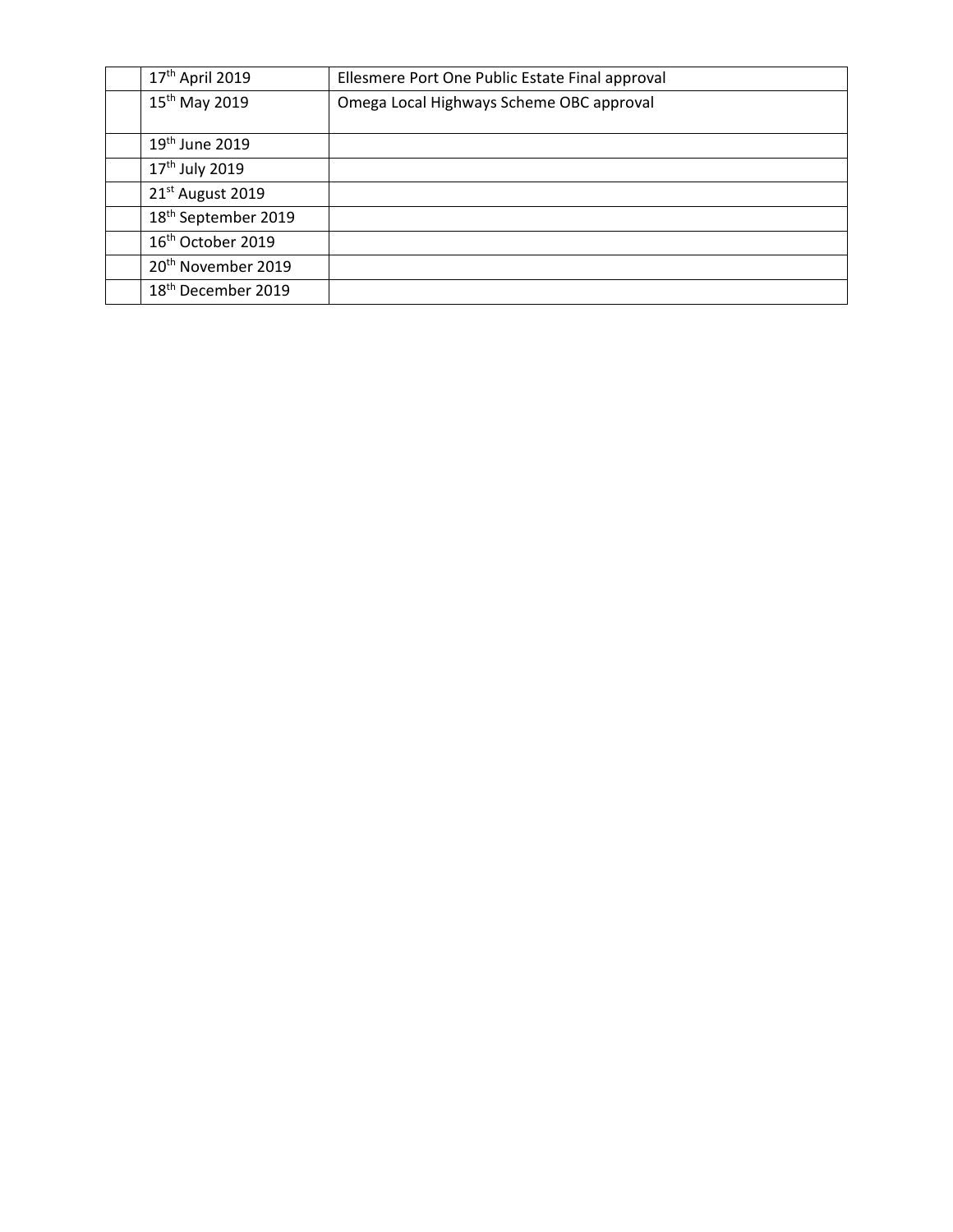

## **Minutes of the Cheshire and Warrington Local Enterprise Partnership Performance and Investment Committee Meeting held on 21st November 2018 at 1.30**

| In attendance:    | Ged Barlow (Chairman), Chris Hindley, John Downes, Francis Lee, Rachel<br>Brosnahan, Paul Goodwin                  |
|-------------------|--------------------------------------------------------------------------------------------------------------------|
| <b>Apologies:</b> | Steve Park, Lisa Harris, Mark Livesey, Alex Thompson                                                               |
| In attendance:    | Presentations on: Northgate update: Steve Tranter and Clare Huber, (CWAC)<br>EZ investments by: John Adlen (CWLEP) |

| Item<br>No.    | Item                                                                                                                                                                                                                                                                                                                                                                                                                                                                                                                                                                                                                                            | To be<br>Actioned<br>by | By When |
|----------------|-------------------------------------------------------------------------------------------------------------------------------------------------------------------------------------------------------------------------------------------------------------------------------------------------------------------------------------------------------------------------------------------------------------------------------------------------------------------------------------------------------------------------------------------------------------------------------------------------------------------------------------------------|-------------------------|---------|
| 1.             | Welcome, Introductions and Apologies<br>Apologies from Steve Park, Lisa Harris, Mark Livesey, Alex<br>Thompson                                                                                                                                                                                                                                                                                                                                                                                                                                                                                                                                  |                         |         |
| $\overline{2}$ | <b>Conflicts of Interest</b><br>GB asked for any conflicts to be declared. JD was specifically asked<br>if Langtree had any property around the EZ sites due to be<br>considered for investment approval.                                                                                                                                                                                                                                                                                                                                                                                                                                       |                         |         |
| $\overline{4}$ | No conflicts declared.<br>Minutes from the last meeting:<br>Follow up of actions:<br>Draft offer letter to WBC for Burtonwood to Omega issued<br>$\bullet$<br>Letter sent to David Rutley MP confirming support for Chef's<br>$\bullet$<br>Whites academy<br>No conflicts of interest with Macclesfield College confirmed.<br>$\bullet$<br>Confirmation of extension of conditional offer for Winsford<br>$\bullet$<br>Industrial land sent and presentation arranged.<br>Confirmation of extension of conditional offer for Crewe High<br>Speed Ready Heart sent.<br>Northgate presentation arranged<br>Visit of Reaseheath projects arranged. |                         |         |
| 5              | <b>EZ</b> presentation<br>John Adlen gave an overview of four projects requiring investment<br>approval:                                                                                                                                                                                                                                                                                                                                                                                                                                                                                                                                        |                         |         |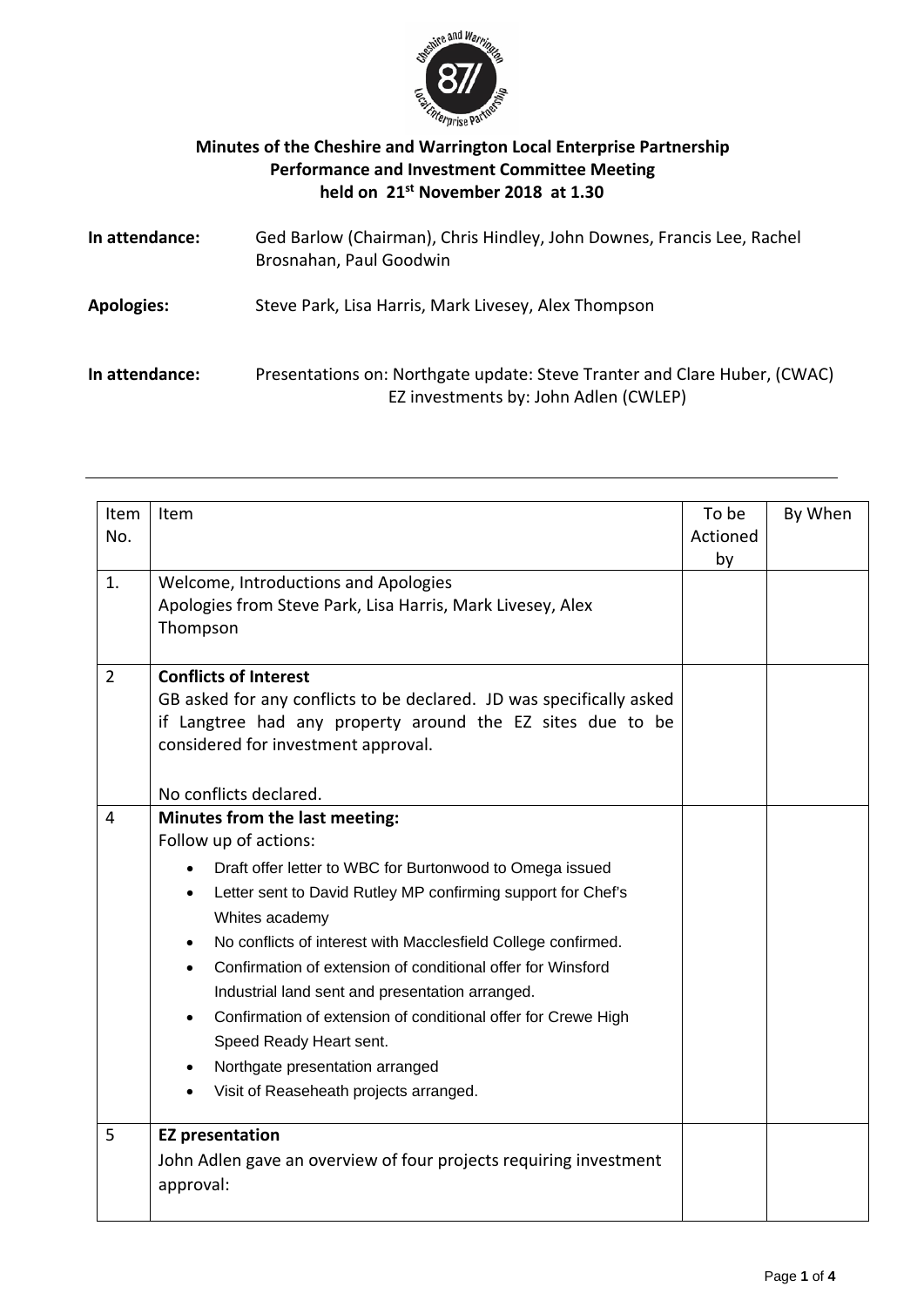|   | Helix - Payback les than 10 years. Original request was for £1m but<br>developer profit now taken out to reduce gap funding requirement<br>to £670k. Drawdown not expected until project complete. Bus<br>rates of £67k per annum anticipated. £1.4m of business rates<br>expected. |  |
|---|-------------------------------------------------------------------------------------------------------------------------------------------------------------------------------------------------------------------------------------------------------------------------------------|--|
|   | Newport Business Park; Rhino Products - Site is adjacent to Helix.<br>£790k gap. Net 80 new jobs. £209k p.a. business rates anticipated.<br>£4.5m total retained business rates expected.                                                                                           |  |
|   | Redsun Projects - £1.7mm gap funding required for development of<br>a new 11600sqm unit.                                                                                                                                                                                            |  |
|   | New Bridge Road Sub-station - funding required to buy 1/3 capacity<br>to help unlock EZ sites.                                                                                                                                                                                      |  |
|   | Cushman Wakefield have completed the appraisals. JD asked about<br>overage and JA confirmed that there was an overage clause in every<br>agreement.                                                                                                                                 |  |
|   | The key risks and mitigation were discussed. Risks are mainly dealt<br>with through the legal contract with the developer.                                                                                                                                                          |  |
|   | JA confirmed that no funding would be released until the EZ secures<br>additional funding from the local authorities.                                                                                                                                                               |  |
| 6 | The committee approved investment in all of the schemes.<br>Northgate update                                                                                                                                                                                                        |  |
|   |                                                                                                                                                                                                                                                                                     |  |
|   | Steve Tranter and Clare Huber gave an update on Northgate.                                                                                                                                                                                                                          |  |
|   | Scheme has been in development for 20+ years.                                                                                                                                                                                                                                       |  |
|   | Phase 1 - Storey House and Bus station relocation already<br>completed. Judicial review for CPO concluded on the 15th<br>November.                                                                                                                                                  |  |
|   | Council have signed off a further £6m of further spend.                                                                                                                                                                                                                             |  |
|   | Next phase is adjacent to Storey House and is leisure led. It will<br>include restaurants, boutique shop, new public square and Picture<br>House cinema.                                                                                                                            |  |
|   | Proposed site of relocated hotel may now be a multi-storey car park<br>- the business case to move the hotel no longer stacks up.                                                                                                                                                   |  |
|   | Next phase of works due to be signed off in January 19 with a start<br>on site expected in January 2020.                                                                                                                                                                            |  |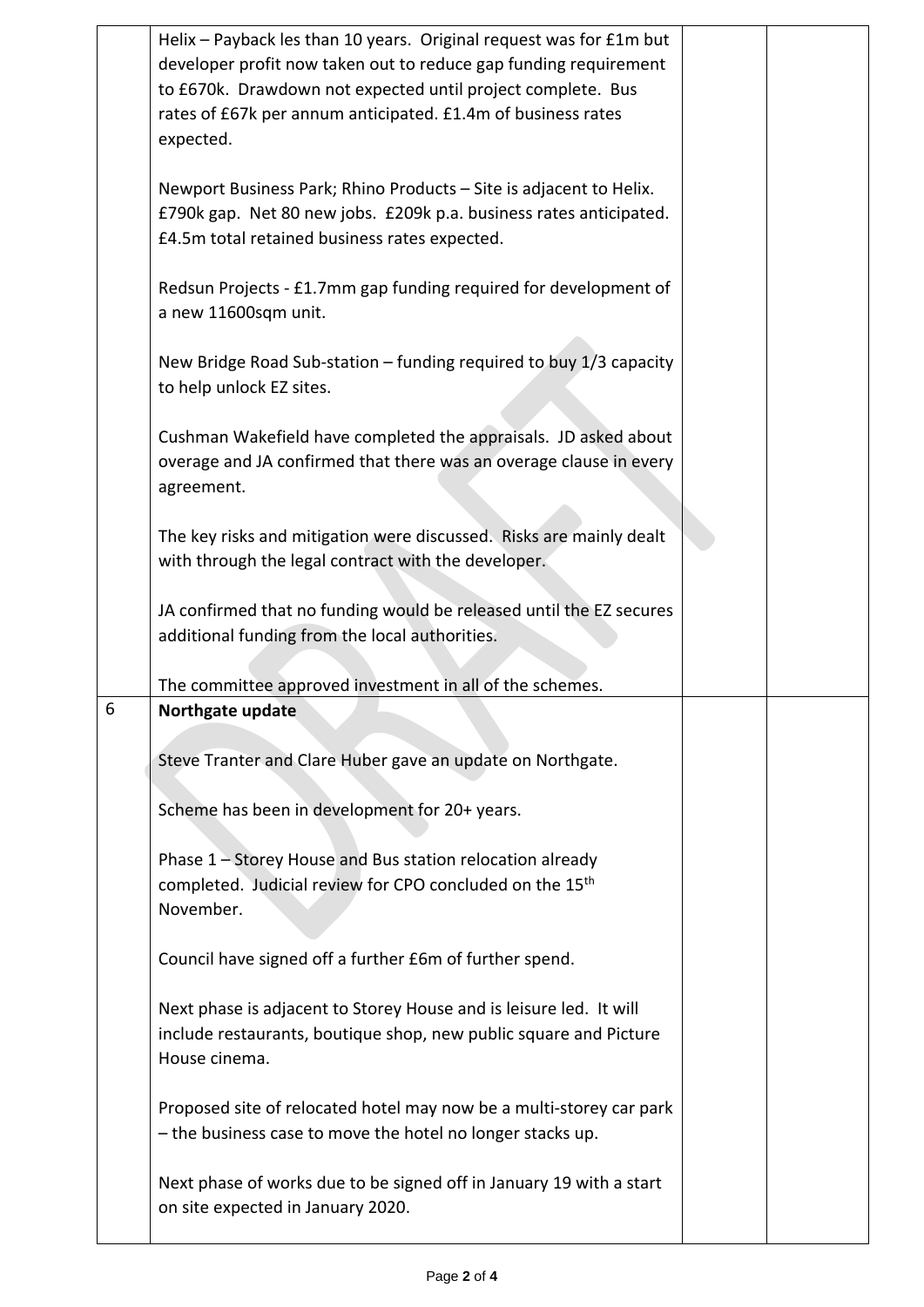|                | Retail working group established to help engage businesses.            |           |         |
|----------------|------------------------------------------------------------------------|-----------|---------|
| $\overline{7}$ | Programme manager update                                               |           |         |
|                |                                                                        |           |         |
|                | RB provided an update on projects by exception.                        |           |         |
|                |                                                                        |           |         |
|                | Offer letter issued to CWAC for Ellesmere Port One Public Estate       |           |         |
|                | project. They have requested that the offer letter refers to just      |           |         |
|                | phase 1 as they are not directly responsible for the other phases.     |           |         |
|                | Also requested that reference to demolition of properties on           |           |         |
|                | Coronation Road is removed. They are currently procuring a             |           |         |
|                | contractor which they don't think will be complete until the end of    |           |         |
|                | April and have therefore asked that the date for P&I to consider the   |           |         |
|                | FBC could be moved back to June.                                       |           |         |
|                | Following considerable discussion, P&I felt given the changes that     | <b>RB</b> | Dec 18  |
|                | the project should be referred to the LEP board.                       |           |         |
|                |                                                                        |           |         |
|                | Update on Energy Fund - Applications received but of varying           |           |         |
|                | quality. Appear to be some communication issues within Local           |           |         |
|                | authorities as not everyone appeared to be aware of the fund.          |           |         |
|                | Application is currently on hold while discussion take place.          |           |         |
|                |                                                                        |           |         |
|                | RB said some applications were of a high quality and met with the      |           |         |
|                | published guidance e.g. the Blue Orchid bid. The committee were        |           |         |
|                | supportive of this project being approved especially as it could lever |           |         |
|                | ERDF.                                                                  |           |         |
|                |                                                                        |           |         |
|                | GB said that the original bid was for £20m so what can now be          |           |         |
|                | achieved with £4.1m will be quite different from what was              |           |         |
|                | originally envisaged.                                                  |           |         |
|                |                                                                        |           |         |
|                | Energy Innovation District will need capital.                          |           |         |
|                |                                                                        |           |         |
|                | RB provided an update on the LGF finances. Still expect to meet        |           |         |
|                | profile for the year.                                                  |           |         |
|                |                                                                        |           |         |
|                | Brief discussion about GPF applications including potential £15m       |           |         |
|                | Evergreen Fund. RB explained that the development costs for            |           |         |
|                | Evergreen were approximately £100k and that there wasn't funding       |           |         |
|                | available to pay for these unless a grant from GPF was used, which     |           |         |
|                | there was reluctance to do. Committee were all supportive of an        |           |         |
|                | Evergreen Fund to be pursued given the additional funding it would     |           |         |
|                | bring and reduce the chance of the ERDF not being spent and            |           |         |
|                | returned.                                                              |           |         |
|                | n.b. request for presentations to be sent in advance and IT set up     | <b>RB</b> | ongoing |
| 9              | <b>ESF update</b>                                                      |           |         |
|                |                                                                        |           |         |